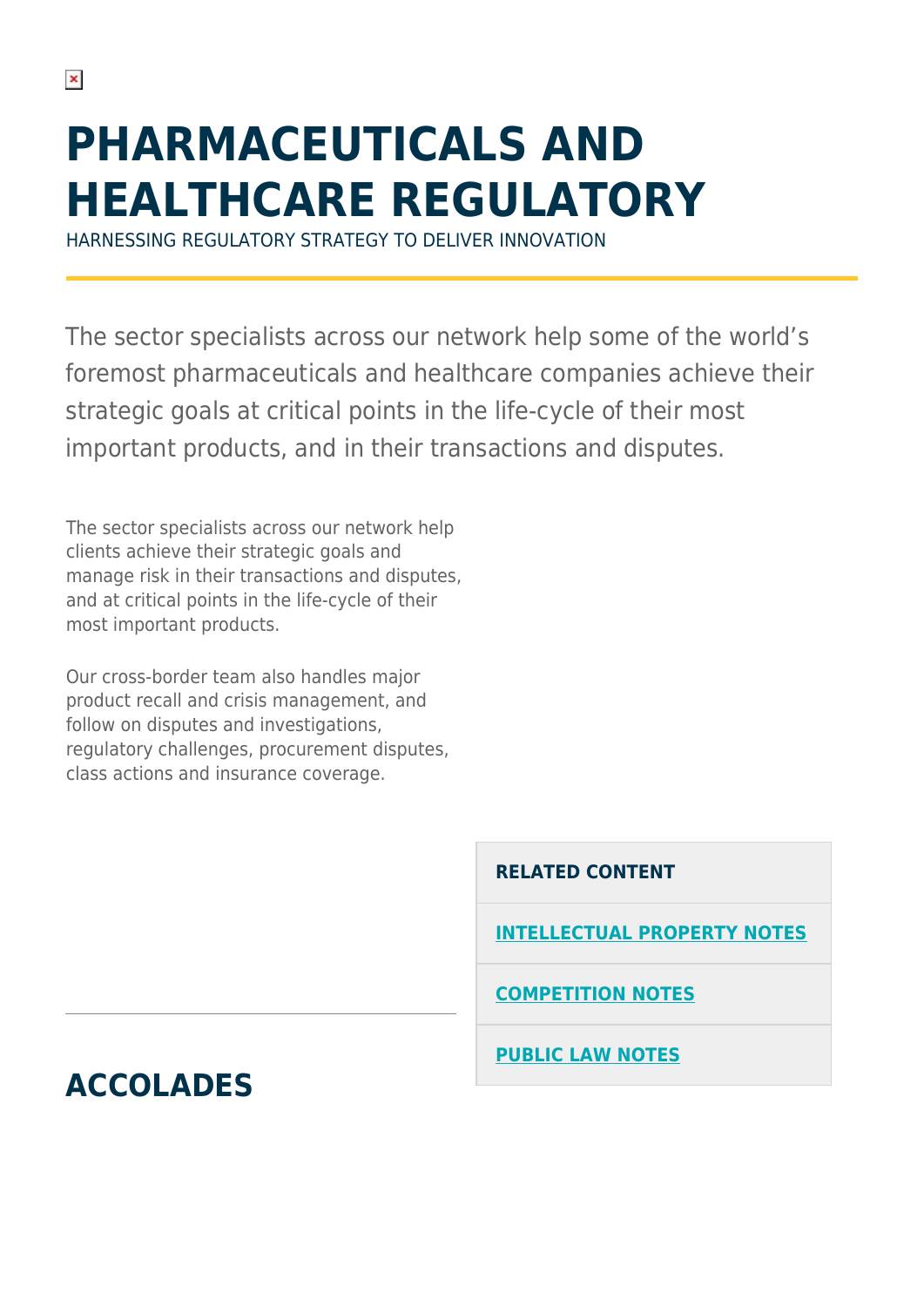**''The team is highly recommended for their IP and regulatory skills, combining advice and litigation capabilities.'** *Life Sciences & Healthcare, Legal 500 Italy*

**'A top-tier team, very impressive.'** *Pharmaceuticals & Biotechnology, Legal 500 UK*

**'The lawyers combine the high quality and sophisticated knowledge of a boutique law firm with the approach, mind-set and language skills of an international firm. So what we get is a combination of high-quality legal advice given to us in a very concise, practical and helpful way'** *Legal 500, Life Sciences & Healthcare, Italy*

**'Tier 1, Pharmaceuticals & Biotechnology'** *Legal 500 UK*

**'Band 1, Life Sciences'** *Chambers Australia*

**'Tier 3, Life Sciences & Healthcare'** *Legal 500 Italy*

**'Firm of the Year: Patent Strategy & Management'** *LMG European Life Sciences Awards 2020*

**'Firm to Watch: Litigation & Enforcement'** *LMG European Life Sciences Awards 2020*

**'Life Sciences Firm of the Year – Italy'** *LMG European Life Sciences Awards 2020*

# **RECENT EXPERIENCE**

## **ARIOSA DIAGNOSTICS**

on the impact of regulatory issues (including CE-marking) on patent litigation concerning their Harmony® non-invasive prenatal diagnostic test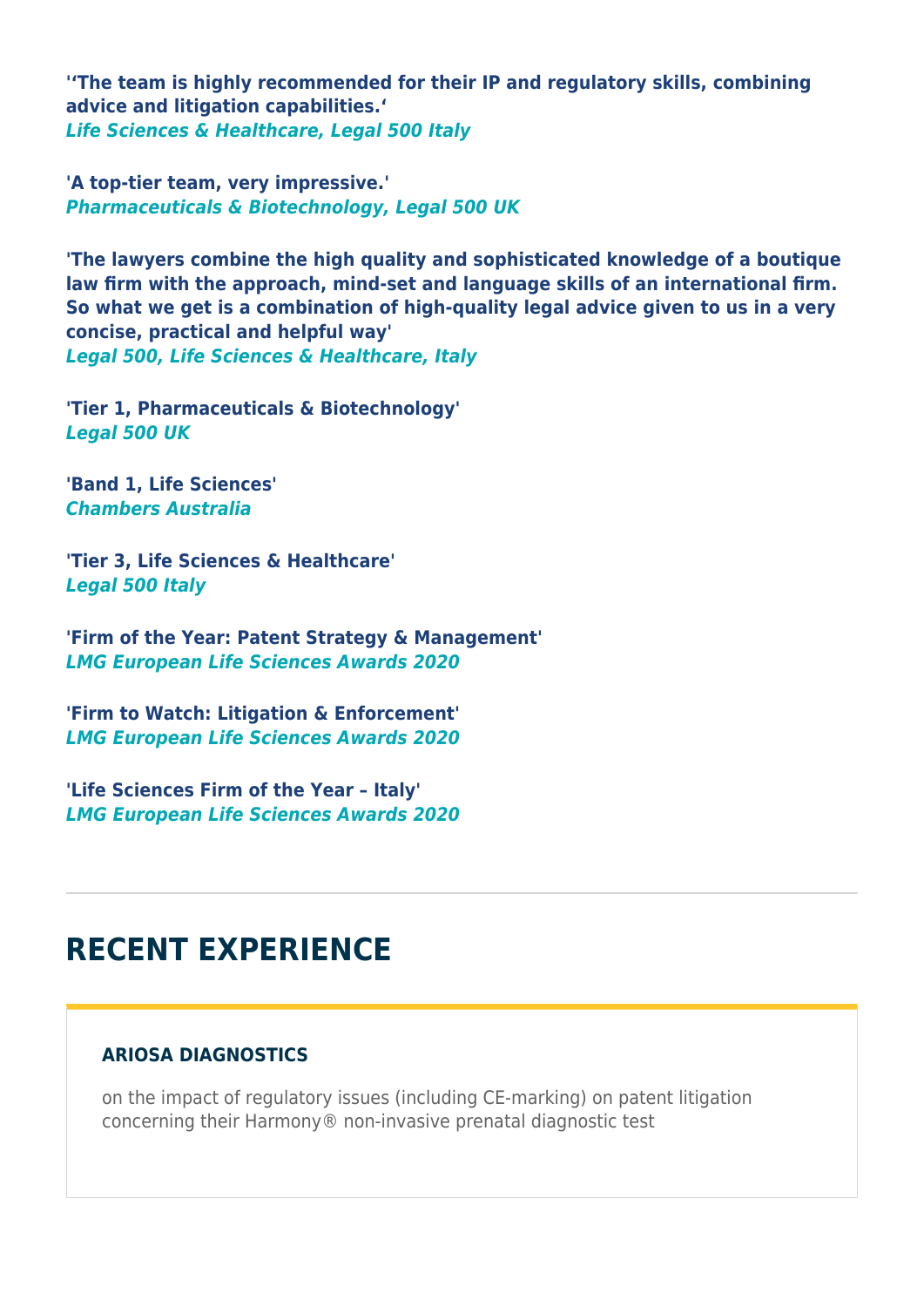#### **ROCHE AND ABBVIE**

on the European biosimilar regulatory frame work

#### **ROCHE, TAKEDA, ABBVIE, GILEAD AND OTHERS**

on European market access issues, including pricing and reimbursement

#### **GILEAD SCIENCES**

on the Europe-wide dispute concerning the SPC for the HIV drug Truvada, including the implementation of the CJEU decision on combination SPCs

## **ACHILLES VACCINES**

a leading Italian vaccine-developer on various projects, including the creation of a platform for streamlining the research and development of new vaccines (including against COVID-19) and the start of a collaboration with vAMRes Lab at Toscana Life Sciences (TLS) Foundation (based in Siena, Italy) on a research project for the development of human monoclonal antibodies against COVID-19, with the aim of using them for prophylactic/therapeutic purposes and as molecular baits for the discovery of vaccine antigens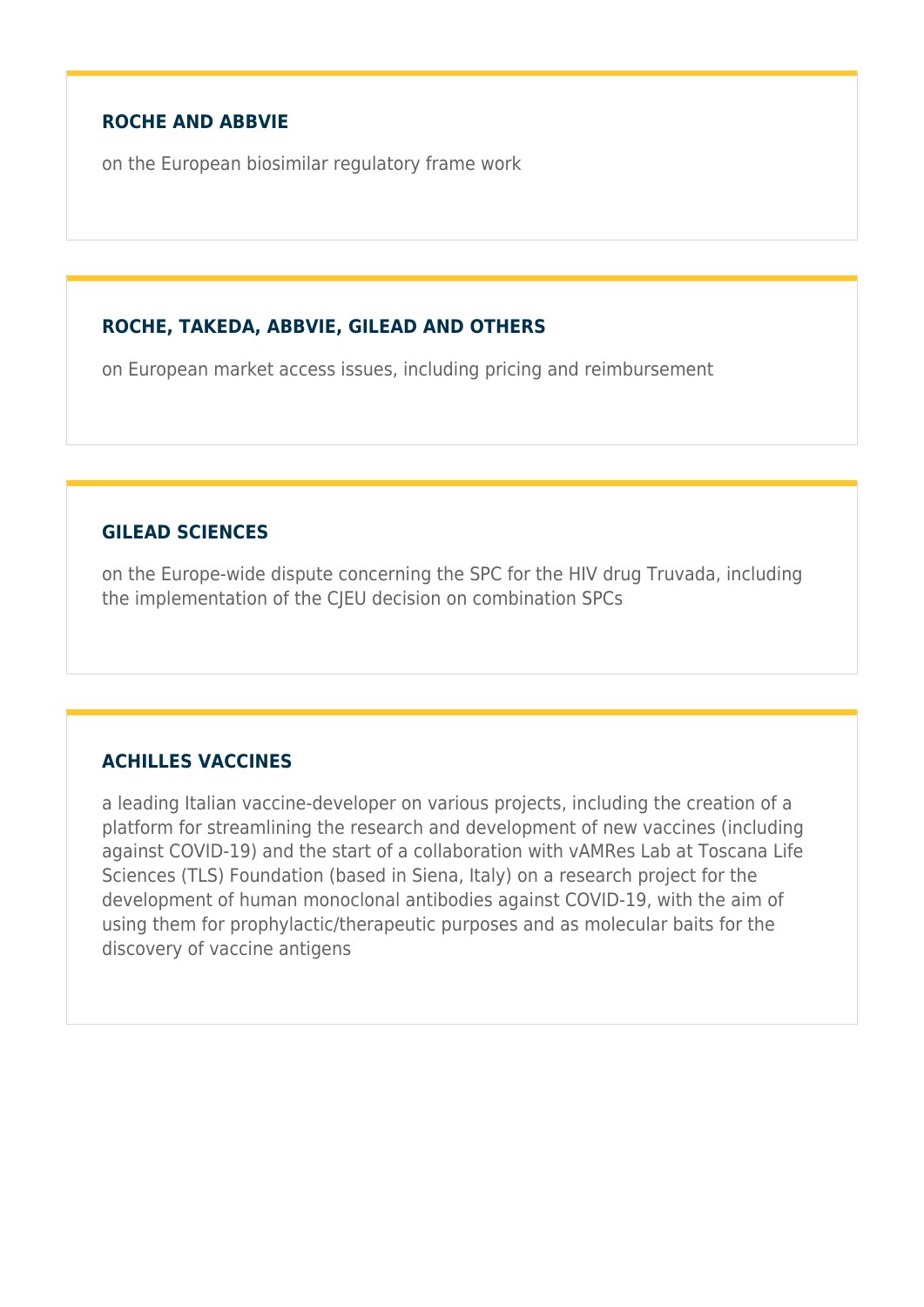#### **A GLOBAL PHARMACEUTICALS COMPANY**

in relation to the termination of a licence agreement. In particular, on technical and regulatory issues including the impact of data and marketing exclusivity on the interpretation of the agreement

## **OUR PEOPLE**



**LAURA ORLANDO** ITALY MANAGING PARTNER, JOINT GLOBAL HEAD OF INTELLECTUAL PROPERTY, EMEA CO-HEAD OF LIFE SCIENCES, MILAN +39 02 3602 1371 Laura.Orlando@hsf.com



**DR INA VOM FELD** PARTNER, GERMANY

+49 211 975 59091 ina.vomfeld@hsf.com



**JONATHAN TURNBULL** PARTNER, LONDON

+44 20 7466 2174 Jonathan.Turnbull@hsf.com



**FRÉDÉRIC CHEVALLIER** ASSOCIÉ, PARIS

+33 1 53 57 13 60 frederic.chevallier@hsf.com



**SEBASTIAN MOORE SOPHIE RICH** PARTNER AND HEAD OF INTELLECTUAL PROPERTY, UK,



CONSULTANT, LONDON +44 20 7466 2294



**HOWARD WATSON** PARTNER, LONDON

+44 20 7466 2088